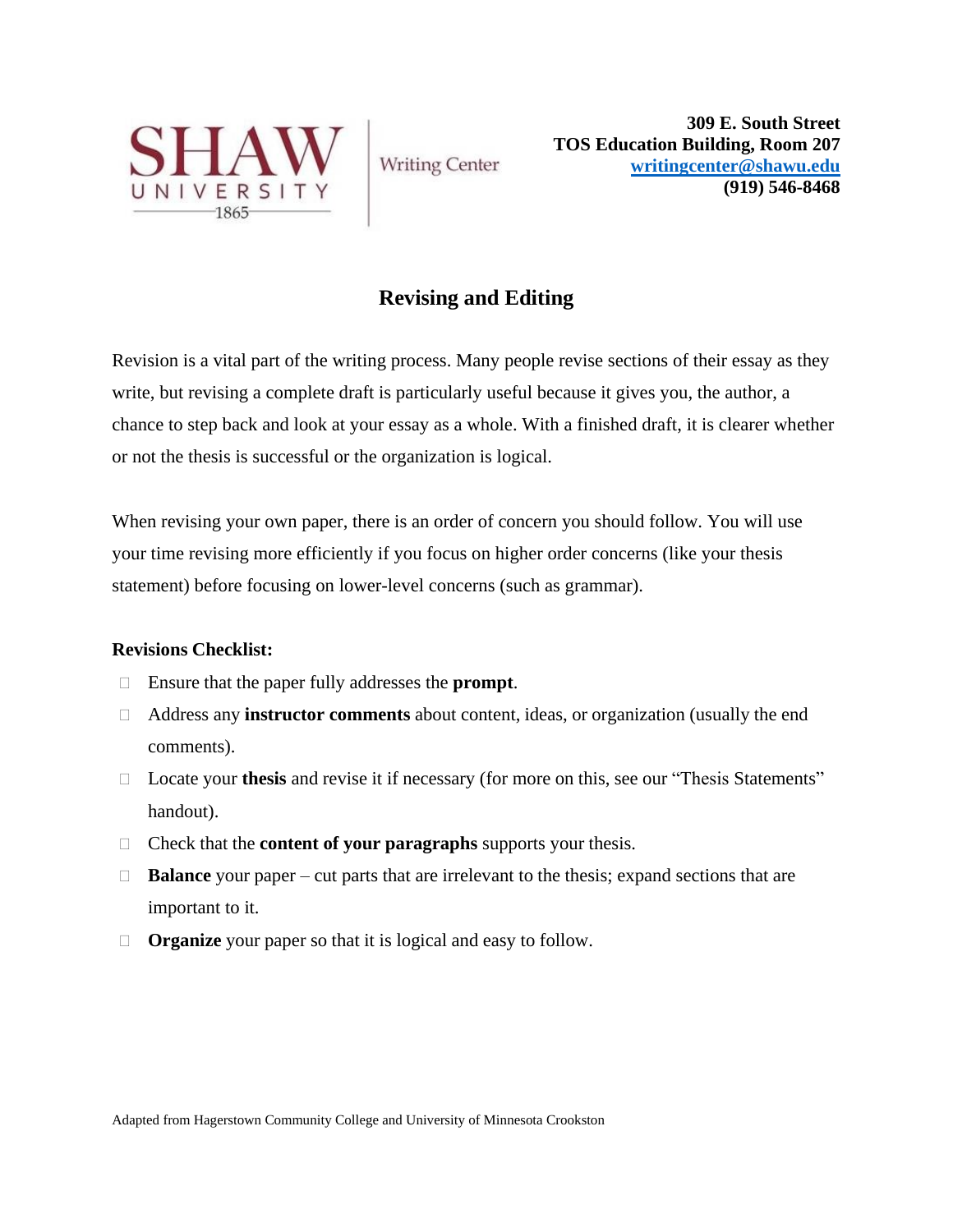#### **Highest Level of Concern**

**Thesis Statement** – A thesis statement focuses the essay by stating the main idea of the paper. It is often only one sentence in length, though it may be longer for some assignments and is usually found at the end of the introduction paragraph. You must make sure the thesis statement is present and clear. Is your thesis specific enough for the scope of your essay? Does your essay focus on supporting your thesis or does it wander?

**Topic Sentences** – A topic sentence is a sentence that indicates the main idea or thesis of a paragraph. You might think of it as a signpost for your readers -- or a headline -- something that alerts them to the most important, interpretive points in your essay. When revising you will want to ask yourself, "does each paragraph have a topic sentence clearly stating that paragraph's main idea?" If paragraphs do not have a central point, or if the central point is not stated in a topic sentence, your audience will not understand the purpose of the information they are reading. If the topic sentences are present, is their relationship to your thesis clear?

**Introduction and Conclusion** – Read your introduction and conclusion without looking at the rest of the paper. Do they match? Sometimes authors start with one thesis and end up with another. Make sure ideas in your introduction and conclusion are consistent. Otherwise, your essay's argument will not be consistent, and your readers will be confused.

**Organization** – Do you present ideas in a logical and clear manner? Are your main points connected and do they have a clear connection to your thesis? Check to see if ideas seem disconnected or if evidence falls under the wrong topic sentence. The better your organization, the more your reader will understand your essay's content.

**Support and Evidence** – Does each paragraph have evidence or proof supporting the topic sentence? If a paragraph has a focus but no evidence, then the point is not support—it's just opinion. Be sure to support each idea in your essay with specific details.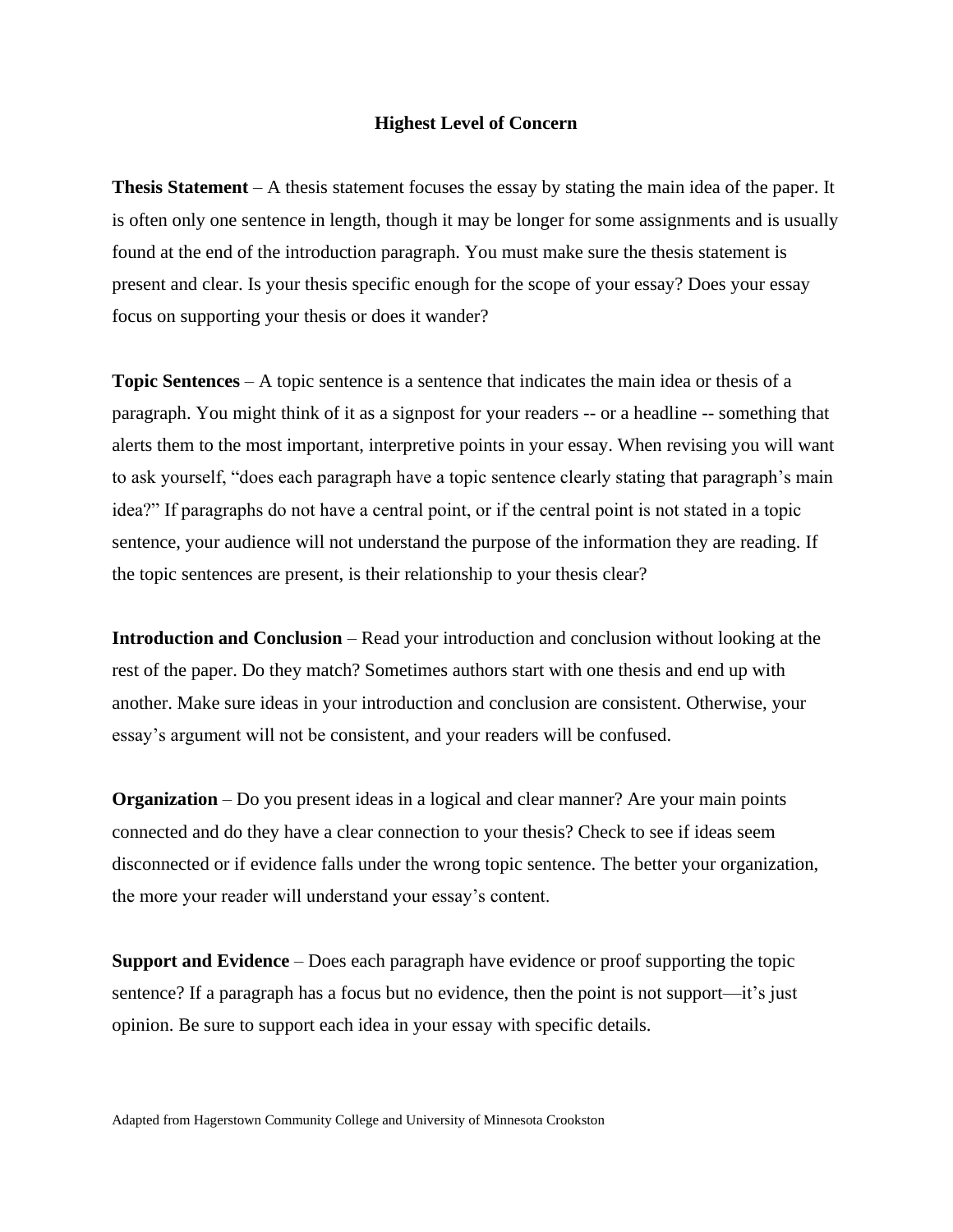#### **Secondary Level of Concern**

**Audience** – Who is your audience? Is your essay appropriate for them? Your audience determines the tone and purpose of your essay. Take time to consider who your audience is and how they will read your essay.

**Clarity** – Will your essay be clear to your audience? Are all your ideas and terms clear and well defined? Remember, writing is a form of communication limited to what is on the page. Your readers cannot ask questions if they do not understand. Take time to explain each point. Ensure that your reader can understand exactly what you mean.

**Citation and Documentation** – Is all your (borrowed) evidence documented? It is plagiarism if you use quotes, paraphrasing, or other evidence without citations. Make sure all of your (borrowed) evidence is correctly cited using a standard citation style.

## **Lower Level of Concern**

**Grammar Punctuation, Spelling** – Although mechanics such as grammar, punctuation, and spelling are at the bottom of the list of concerns, they are very necessary. If an essay has great ideas but cannot be understood by readers because of grammar, punctuation, and spelling errors, then the essay has failed. Be sure to pay close attention to these details in the drafts of your essay.

**Proofreading and Formatting** – Even the best typists may occasionally press the wrong key when typing quickly, so be sure to look over your essay one last time for typographical errors. This is also a good time to check your Document Design (font, spacing, margins, Header(s), Heading(s), essay title, etc.).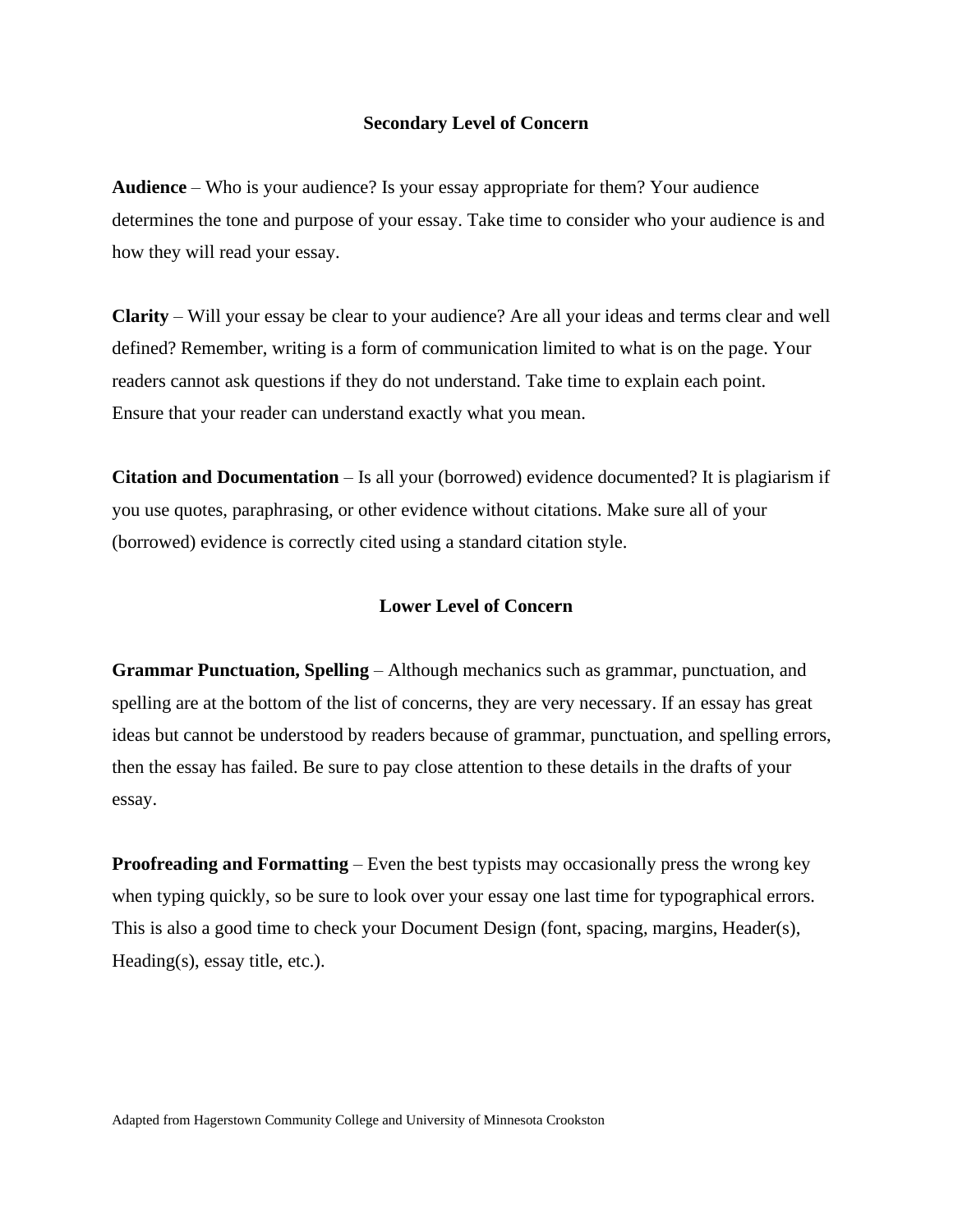## **Editing**

Editing – also called "proofreading" or "copyediting" – is the last step in revising your paper. Editing focuses on sentence-level concerns: things like grammar, punctuation, sentence clarity, spelling, and citation. Unlike large-scale revisions, editing ensures that a paper is stylistically elegant, grammatically correct, and formatted according to accepted disciplinary conventions.

## **Before Editing**

- Revise.
- Be familiar with disciplinary formatting and style conventions.
- Know your instructor's stylistic requirements (for example: is "I" or "you" allowed?).
- Use a grammar handout to refresh any hazy memories of grammar rules (like semi-colon usage).

## **Editing Checklist**

- Fix **spelling errors** and **typos**.
- Address any issues with **grammar** and **punctuation**.
- Make your sentences as **clear and concise** as possible.
- Ensure that your **citations** are accurate and correctly formatted.

# **Strategies for Editing**

- 1. **Read your paper out loud.** Our ear can often pick up problems that our eyes do not. Issues likesubject/verb agreement, run-on sentences, and awkward phrasing stand out when read aloud.
- 2. **Print a copy of your paper.** Besides giving your eyes a break from staring at your computer screen,looking at your paper in a different format will help you more easily catch typos and mistakes.
- 3. **Look for verb problems.** Verb choice and agreement is a common issue that affects meaning and clarity. Make sure each verb in a sentence corresponds clearly with one subject and check your verb tense. Stylistically, try to eliminate as many forms of "to be"